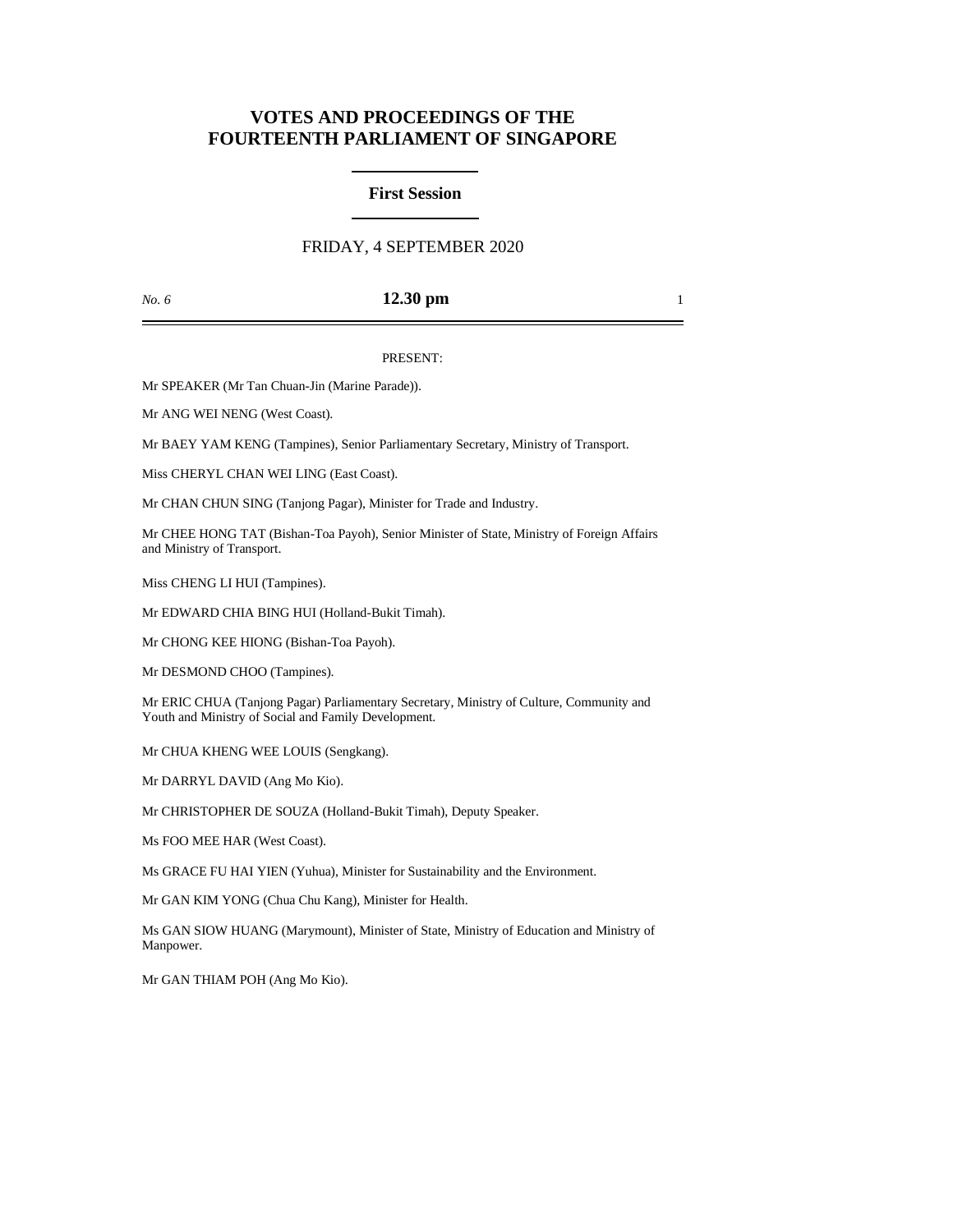Mr GERALD GIAM YEAN SONG (Aljunied).

Mr DERRICK GOH (Nee Soon).

Ms HE TING RU (Sengkang).

Mr HENG CHEE HOW (Jalan Besar), Senior Minister of State, Ministry of Defence.

Mr HENG SWEE KEAT (East Coast), Deputy Prime Minister, Coordinating Minister for Economic Policies and Minister for Finance.

Mr SHAWN HUANG WEI ZHONG (Jurong).

Ms INDRANEE RAJAH (Tanjong Pagar), Minister, Prime Minister's Office, Second Minister for Finance, Second Minister for National Development and Leader of the House.

Mr S ISWARAN (West Coast), Minister for Communications and Information and Minister-in-charge of Trade Relations.

Dr JANIL PUTHUCHEARY (Pasir Ris-Punggol), Senior Minister of State, Ministry of Communications and Information and Ministry of Health and Government Whip.

Dr AMY KHOR LEAN SUAN (Hong Kah North), Senior Minister of State, Ministry of Sustainability and the Environment and Ministry of Transport.

Dr KOH POH KOON (Tampines), Senior Minister of State, Ministry of Health.

Mr KWEK HIAN CHUAN HENRY (Kebun Baru).

Mr DESMOND LEE (West Coast), Minister for National Development and Minister-in-charge of Social Services Integration.

Mr LEE HSIEN LOONG (Ang Mo Kio), Prime Minister.

Mr LEONG MUN WAI (Non-Constituency Member).

Mr LIANG ENG HWA (Bukit Panjang).

Mr LIM BIOW CHUAN (Mountbatten).

Assoc Prof JAMUS JEROME LIM (Sengkang).

Ms SYLVIA LIM (Aljunied).

Dr LIM WEE KIAK (Sembawang).

Ms LOW YEN LING (Chua Chu Kang), Minister of State, Ministry of Culture, Community and Youth and Ministry of Trade and Industry.

Ms MARIAM JAAFAR (Sembawang).

Mr MASAGOS ZULKIFLI B M M (Tampines), Minister for Social and Family Development, Second Minister for Health and Minister-in-charge of Muslim Affairs.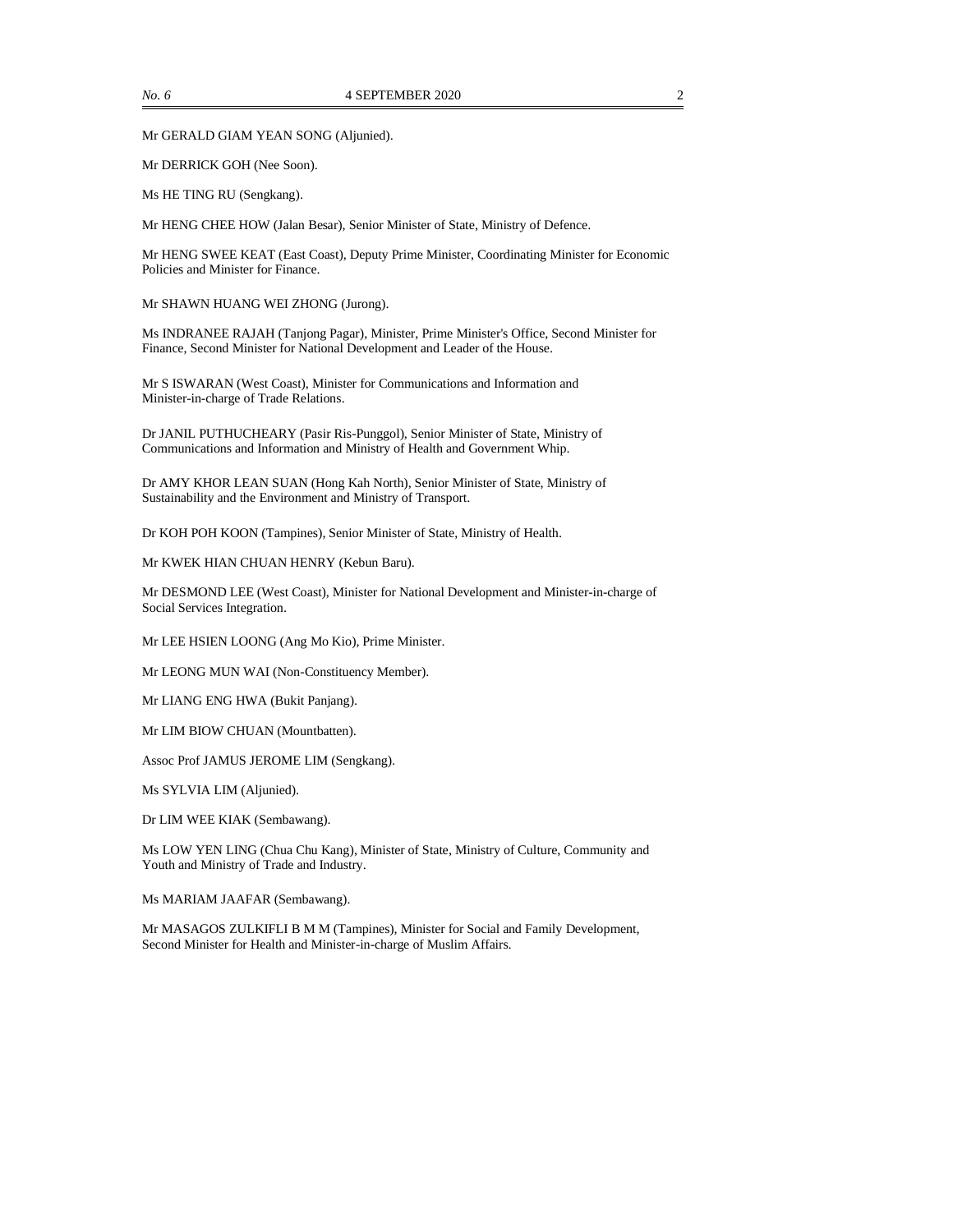Dr MOHAMAD MALIKI BIN OSMAN (East Coast), Minister, Prime Minister's Office, Second Minister for Education and Second Minister for Foreign Affairs.

Mr MOHD FAHMI BIN ALIMAN (Marine Parade).

Mr MUHAMAD FAISAL ABDUL MANAP (Aljunied).

Assoc Prof Dr MUHAMMAD FAISHAL IBRAHIM (Nee Soon), Minister of State, Ministry of Home Affairs and Ministry of National Development.

Mr MURALI PILLAI (Bukit Batok).

Ms NADIA AHMAD SAMDIN (Ang Mo Kio).

Dr NG ENG HEN (Bishan-Toa Payoh), Minister for Defence.

Ms NG LING LING (Ang Mo Kio).

Mr LOUIS NG KOK KWANG (Nee Soon).

Miss RACHEL ONG (West Coast).

Mr ONG YE KUNG (Sembawang), Minister for Transport.

Ms JOAN PEREIRA (Tanjong Pagar).

Mr LEON PERERA (Aljunied).

Ms DENISE PHUA LAY PENG (Jalan Besar).

Ms HAZEL POA (Non-Constituency Member).

Ms POH LI SAN (Sembawang).

Mr PRITAM SINGH (Aljunied), Leader of the Opposition.

Ms RAEESAH KHAN (Sengkang).

Ms RAHAYU MAHZAM (Jurong), Parliamentary Secretary, Ministry of Health.

Mr SAKTIANDI SUPAAT (Bishan-Toa Payoh).

Mr SEAH KIAN PENG (Marine Parade).

Mr K SHANMUGAM (Nee Soon), Minister for Home Affairs and Minister for Law.

Mr SHARAEL TAHA (Pasir Ris-Punggol).

Ms SIM ANN (Holland-Bukit Timah), Senior Minister of State, Ministry of Communications and Information and Ministry of National Development and Deputy Government Whip.

Mr SITOH YIH PIN (Potong Pasir).

Ms HANY SOH (Marsiling-Yew Tee).

Ms SUN XUELING (Punggol West), Minister of State, Ministry of Education and Ministry of Social and Family Development.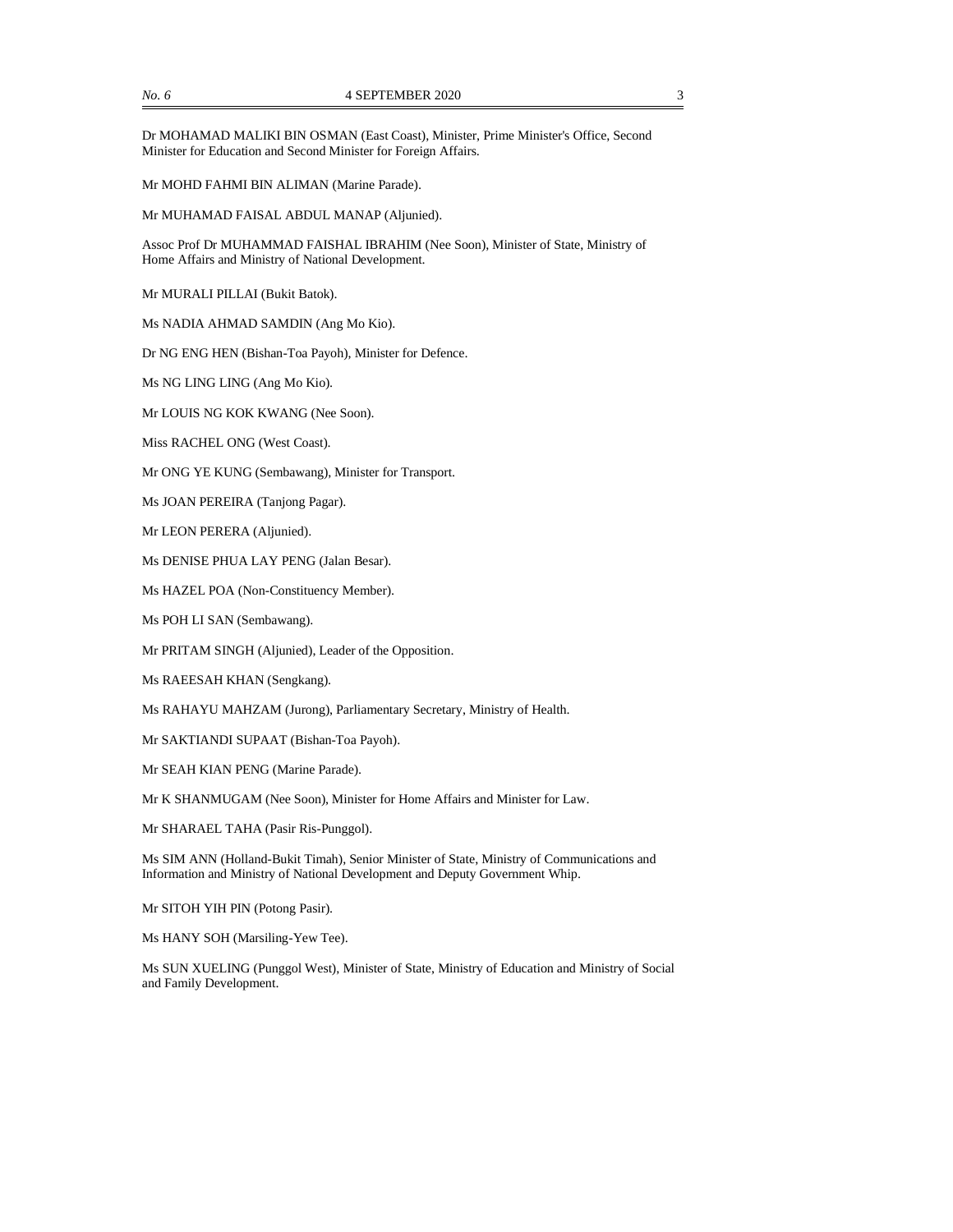Mr ALVIN TAN (Tanjong Pagar), Minister of State, Ministry of Culture, Community and Youth and Ministry of Trade and Industry.

Ms CARRIE TAN (Nee Soon).

Mr DENNIS TAN LIP FONG (Hougang).

Mr DESMOND TAN (Pasir Ris-Punggol), Minister of State, Ministry of Home Affairs and Ministry of Sustainability and the Environment.

Ms JESSICA TAN SOON NEO (East Coast), Deputy Speaker.

Mr TAN KIAT HOW (East Coast), Minister of State, Prime Minister's Office and Ministry of National Development.

Dr TAN SEE LENG (Marine Parade), Minister, Prime Minister's Office, Second Minister for Manpower and Second Minister for Trade and Industry.

Dr TAN WU MENG (Jurong).

Mr PATRICK TAY TECK GUAN (Pioneer).

Mr TEO CHEE HEAN (Pasir Ris-Punggol), Senior Minister and Coordinating Minister for National Security.

Mrs JOSEPHINE TEO (Jalan Besar), Minister for Manpower and Second Minister for Home Affairs.

Mr THARMAN SHANMUGARATNAM (Jurong), Senior Minister and Coordinating Minister for Social Policies.

Ms TIN PEI LING (MacPherson).

Mr EDWIN TONG CHUN FAI (Marine Parade), Minister for Culture, Community and Youth and Second Minister for Law.

Mr VIKRAM NAIR (Sembawang).

Dr VIVIAN BALAKRISHNAN (Holland-Bukit Timah), Minister for Foreign Affairs.

Dr WAN RIZAL (Jalan Besar).

Mr DON WEE (Chua Chu Kang).

Mr LAWRENCE WONG (Marsiling-Yew Tee), Minister for Education and Second Minister for Finance.

Mr XIE YAO QUAN (Jurong).

Mr ALEX YAM ZIMING (Marsiling-Yew Tee).

Ms YEO WAN LING (Pasir Ris-Punggol).

Mr YIP HON WENG (Yio Chu Kang).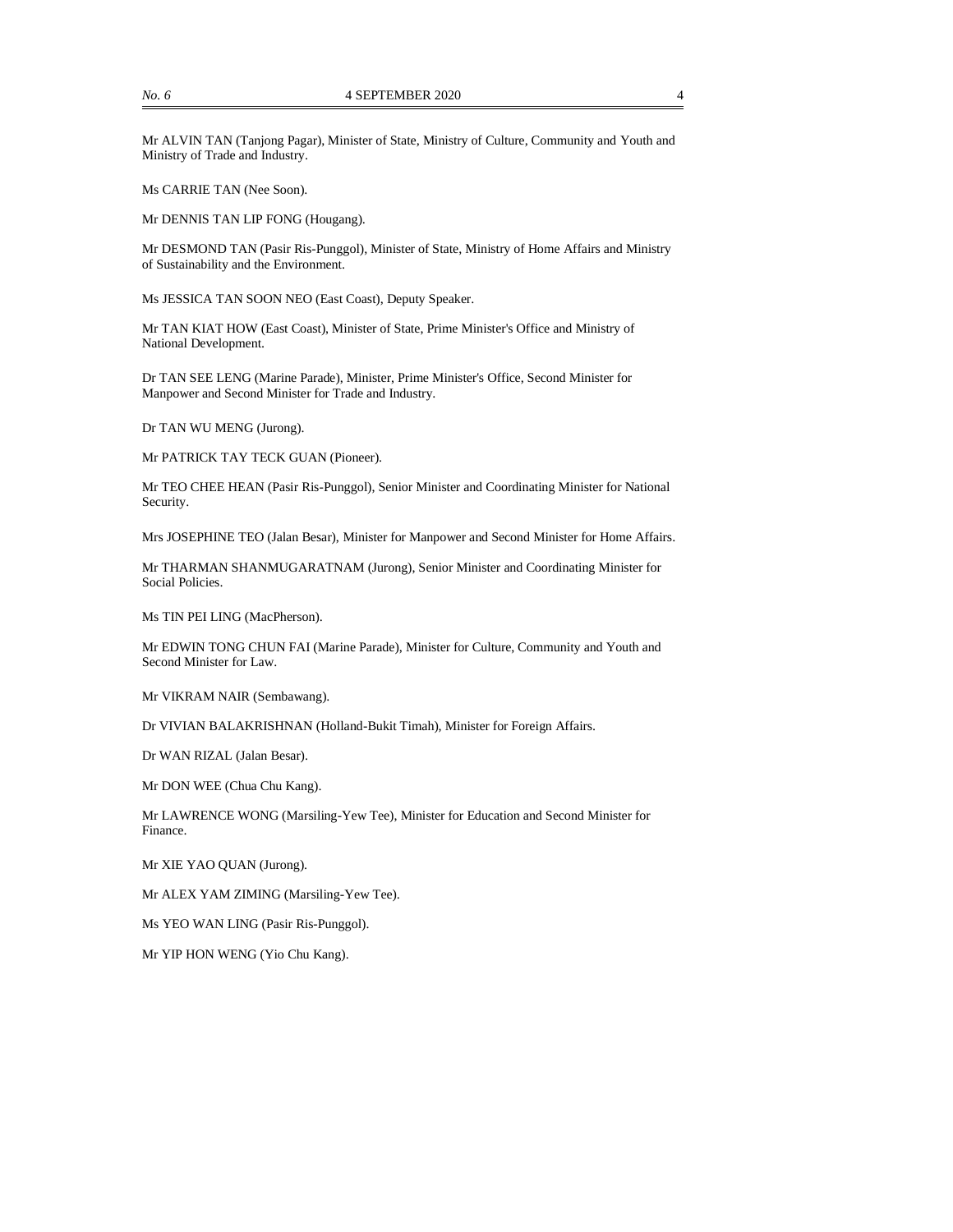Mr MELVIN YONG YIK CHYE (Radin Mas).

Mr ZAQY MOHAMAD (Marsiling-Yew Tee), Senior Minister of State, Ministry of Defence and Ministry of Manpower and Deputy Leader of the House.

Mr ZHULKARNAIN ABDUL RAHIM (Chua Chu Kang).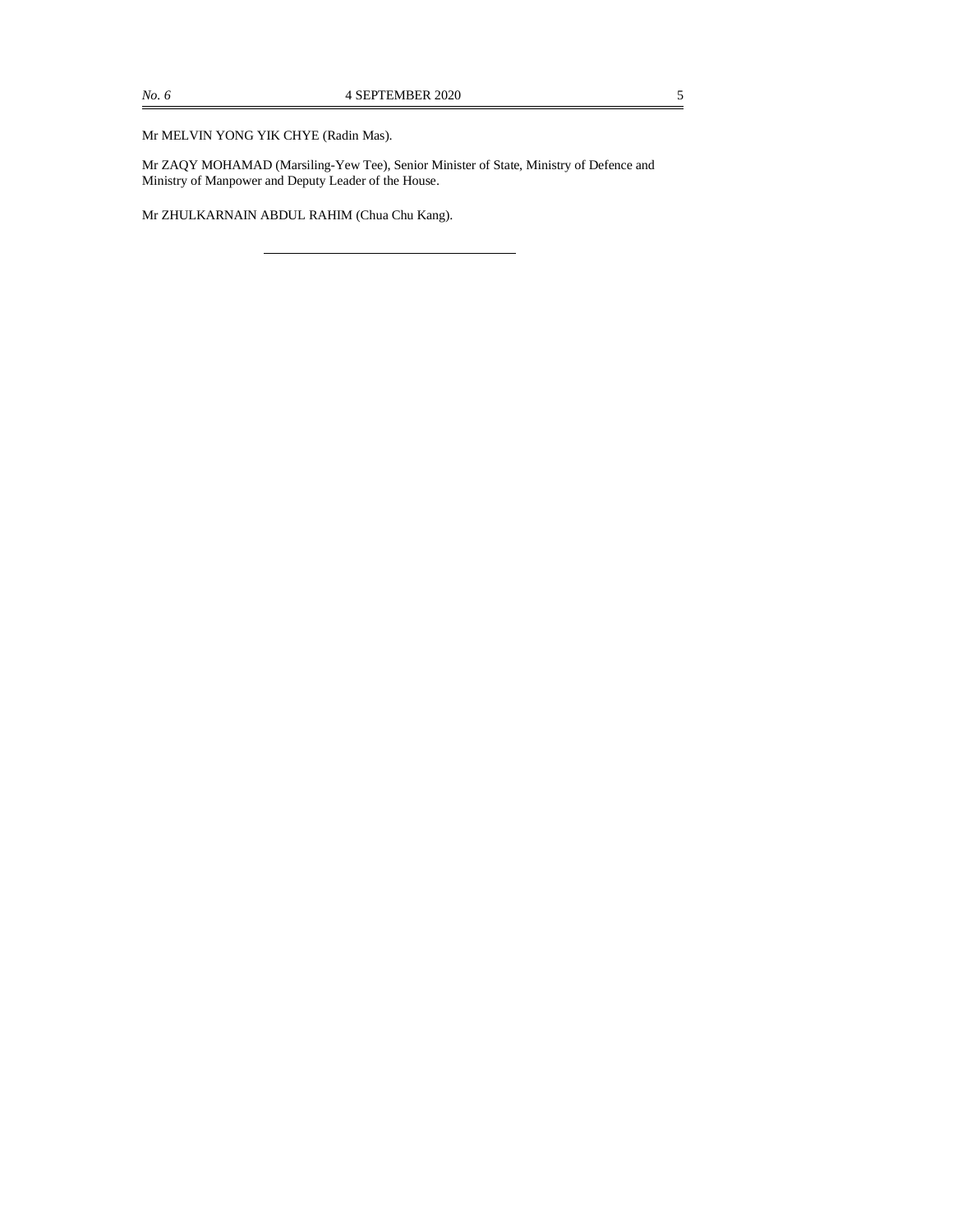- 1 Paper presented to Parliament and received by the Clerk of Parliament pursuant to Standing Order No. 31 (Presentation of Papers) and ordered to lie upon the Table:
	- 1.1 Report of the Auditor-General for the Financial Year 2019/20 Presented on 4 September 2020 (Cmd. 1 of 2020).
- 2 Announcement by Speaker Mr Speaker made the following communication to the House:-

"I wish to inform honourable Members that, pursuant to paragraphs (2) and (3) of Standing Order 100, I have appointed Ms Foo Mee Har to be the Chairman of the Public Accounts Committee and Mr Ang Wei Neng to be the Chairman of the Estimates Committee for this Parliament."

- 3 13 Questions for Oral Answer were answered during Question Time.
- 4 President's Speech (Address of Thanks) (Mr Patrick Tay Teck Guan) (5<sup>th</sup> Allotted Day) Question again proposed on resumption of Debate (31 August 2020), "That the following Address in reply to the Speech of the President be agreed to:

'We, the Parliament of the Republic of Singapore, express our thanks to the President for the Speech which she delivered on behalf of the Government at the Opening of the First Session of this Parliament.'."

Question put and agreed to.

5 COVID-19 (Temporary Measures) (Amendment No. 2) Bill − read a second time and committed to a Committee of the whole House.

The House immediately resolved itself into a Committee on the Bill − (Second Minister for Law).

#### *(In the Committee)*

Clauses 1 to 18 inclusive agreed to.

Bill to be reported.

Bill reported, without amendment; read a third time.

6 Committee of Selection – (Leader of the House) – Motion made, and Question put – Resolved, "That this Parliament, in accordance with paragraph (1) of Standing Order 100, appoints the following as Members of the Committee of Selection:

> Ms Indranee Rajah Dr Koh Poh Koon Ms Denise Phua Lay Peng Mr Pritam Singh Dr Tan See Leng Mr Edwin Tong Mr Zaqy Mohamad.".